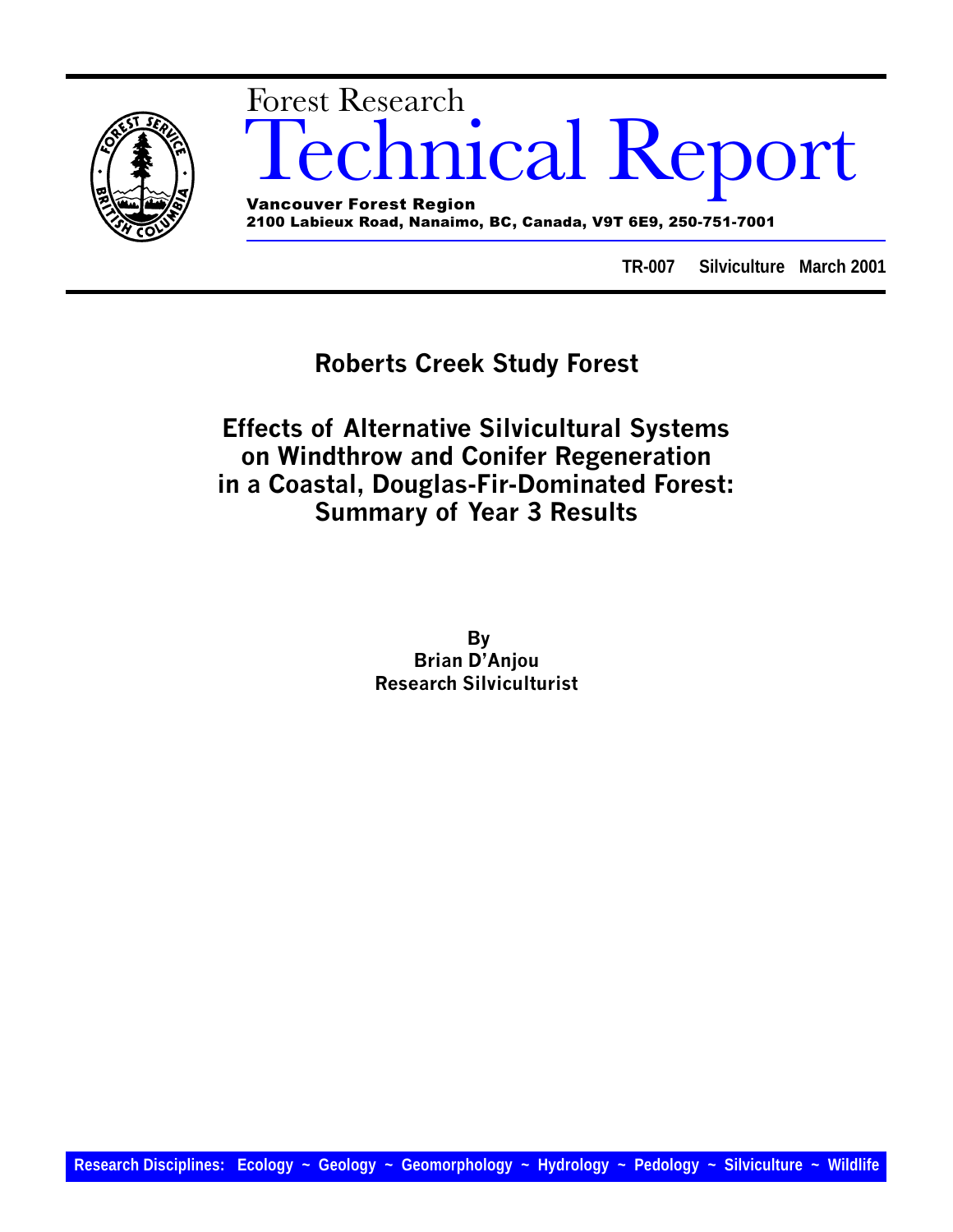### **Brian D'Anjou**

Research Silviculturist Vancouver Forest Region BC Ministry of Forests 2100 Labieux Road Nanaimo, British Columbia V9T 6E9 250-751-7001

Brian.Danjou@gems6.gov.bc.ca

http://www.for.gov.bc.ca/vancouvr/research/research\_index.htm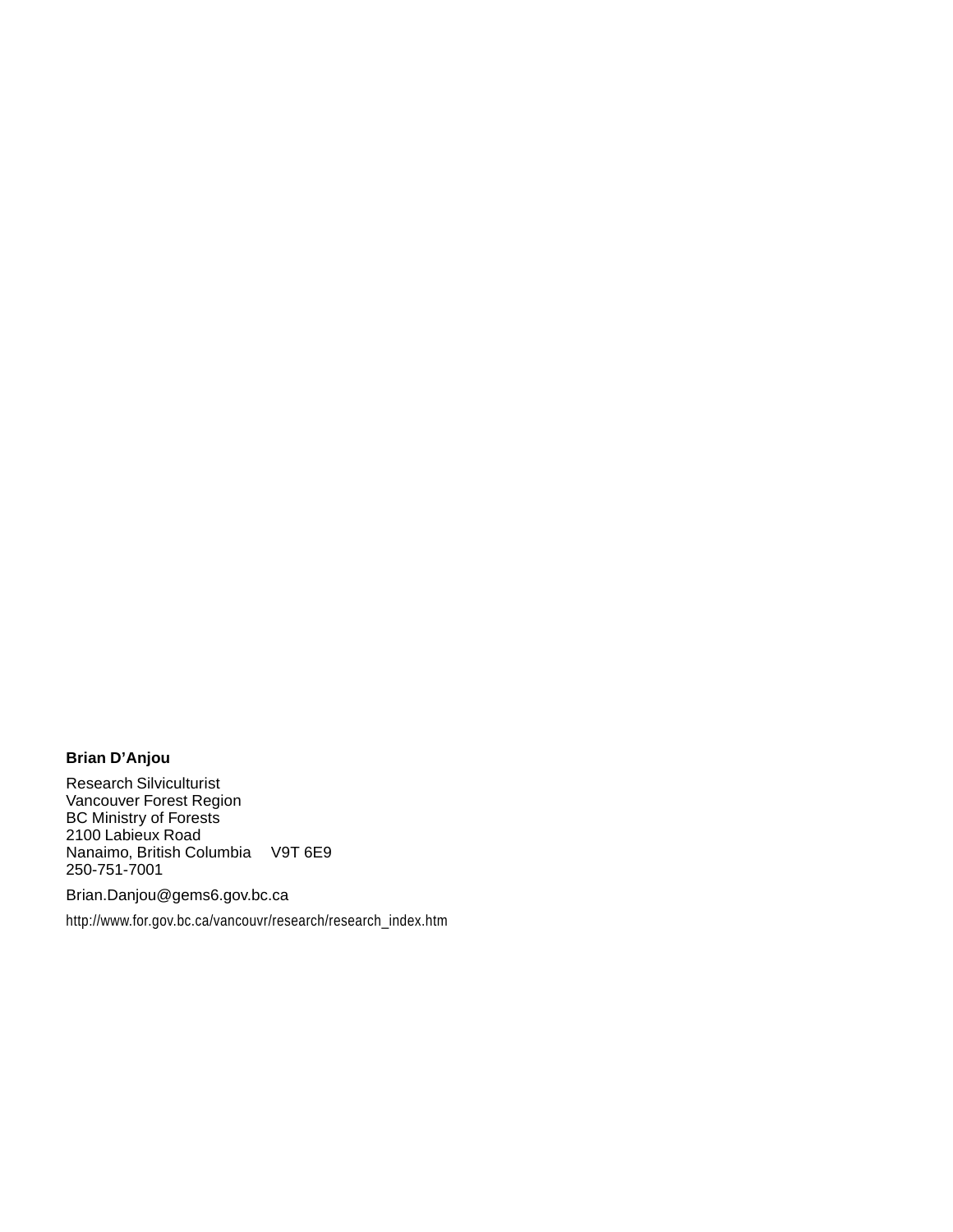### **CONTENTS**

| DESCRIPTIONS OF THE SILVICULTURE PRESCRIPTIONS, PRE-HARVEST STAND STRUCTURE, |  |
|------------------------------------------------------------------------------|--|
|                                                                              |  |
|                                                                              |  |
|                                                                              |  |
|                                                                              |  |
|                                                                              |  |
|                                                                              |  |
|                                                                              |  |
|                                                                              |  |
|                                                                              |  |
|                                                                              |  |
|                                                                              |  |
|                                                                              |  |

### **TABLES**

### **FIGURES**

| Figure 7. Third-year height of planted regeneration and dominant natural regeneration: dispersed retention and clearcut  9 |  |
|----------------------------------------------------------------------------------------------------------------------------|--|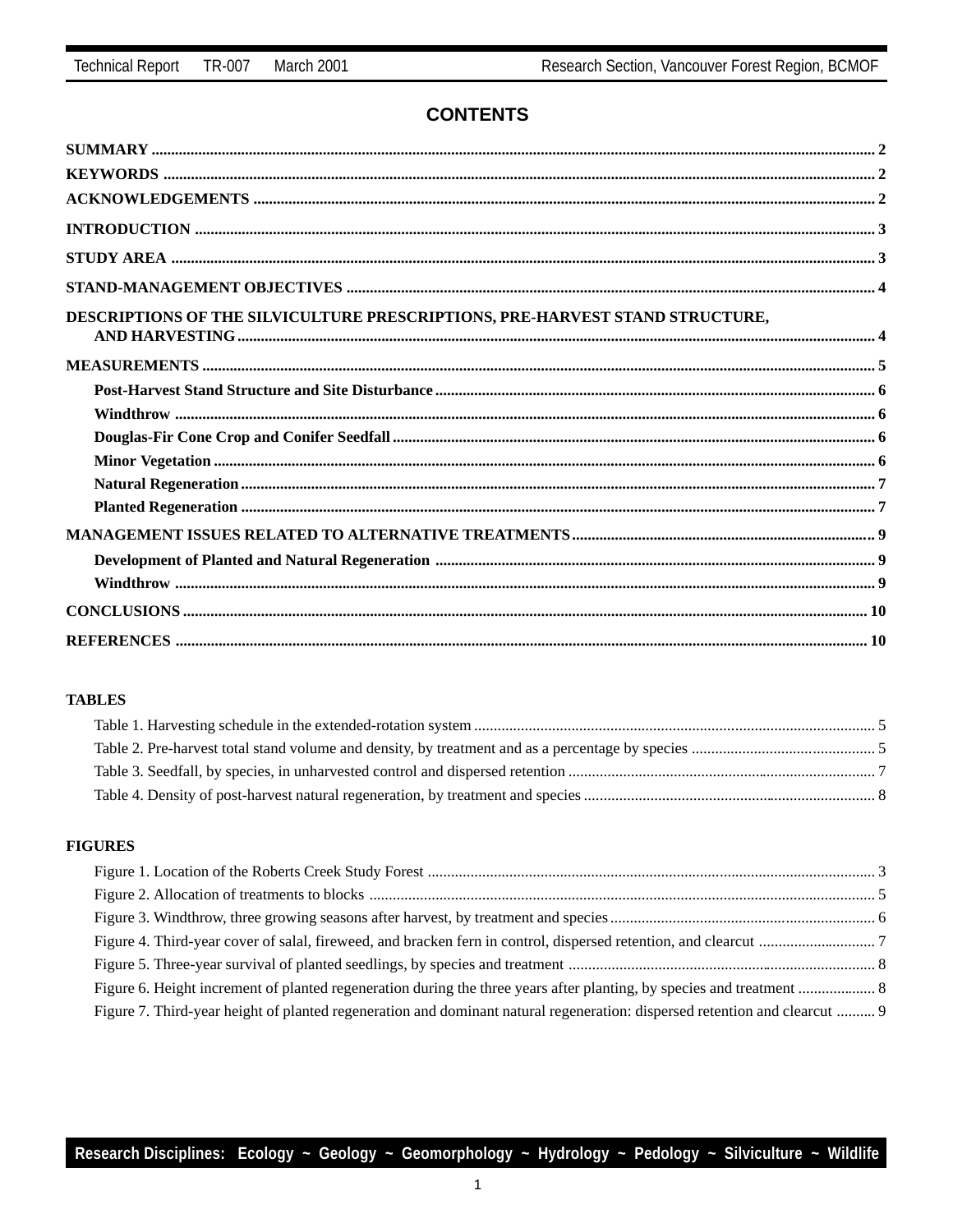### **SUMMARY**

Throughout the province of British Columbia, social, legislative, and stewardship issues are driving forest managers to evaluate alternatives to clearcutting for harvesting and managing forests. In one example, three alternative silvicultural systems were established in a mature, mixedconifer forest along the lower slopes of the Sunshine Coast just north of Vancouver. Within a 1-km2 area, a clearcut with reserves, dispersed retention (95 stems/ha of dominant Douglas-fir and western redcedar), and extended-rotation (11% volume removal in strips in initial entry) were the harvesting systems prescribed, plus an unharvested control. A single contractor harvested all three blocks with Washington SLH78 mobile swing yarder between March 1996 and April 1997. Cable yarding resulted in little damage to the residual stand and caused little disturbance to soil; mineral-soil exposure  $($ <3%) was confined yarding corridors.

Post-harvest monitoring of windthrow and regeneration (planted and natural) over six years identified issues associated with using dispersed retention to harvest these mature stands:

 Windthrow. Dispersed trees and trees along block boundaries are prone to blowing down following the first of the fall south-easterly winds. Over 22% of trees in the dispersed retention blew down over three growing seasons, reducing stand density by 21 stems/ha. Tree manipulations, including topping and branch pruning, and avoiding tree retention on wetter soils, are suggested methods for reducing windthrow.

 Growth and health of planted regeneration. Growth of planted western redcedar and Douglas-fir was diminished beneath dispersed trees and within narrow corridors compared to that in the clearcut. Differences in planted regeneration height (and stem caliper) by treatment widened over time as third-year height growth (and stem caliper) in the clearcut was more than double that in other treatments. Increase in stem forking, chlorotic foliage, and stem-gall development on Douglas-fir under a dispersed overstory combined with growth reductions may affect longterm growth and yield of the understory plantation.

 Composition of natural regeneration. Western hemlock natural regeneration was enhanced beneath a dispersed overstory compared to that in a clearcut. The height-growth advantage of planted Douglas-fir and western redcedar over natural regeneration within a clearcut was diminished beneath a dispersed overstory, and combined with increasing hemlock density, will necessitate early stocking control to maintain a Douglas-fir-dominated plantation. Increasing mineral-soil exposure should improve the establishment of Douglas-fir natural regeneration, but adequate seedfall is essential. Planting may be the only method to ensure prompt establishment of western redcedar.

### **KEYWORDS**

forestry, forest management, adaptive management, harvest planning, harvesting, silvicultural systems, clearcutting, dispersed retention, extended rotation, shelterwood, windthrow, stand structure, regeneration, seedfall, Douglas-fir, western hemlock, western redcedar, Vancouver Forest Region, British Columbia

### **ACKNOWLEDGEMENTS**

Paul Lawson completed the engineering tasks. Staff from the Sechelt field office of the Sunshine Coast Forest District (BC Ministry of Forests) provided critical assistance in dealing with the operational issues, and their contributions are recognized. Steve Mitchell, Kerry Davies (Sunshine Coast Forest District), and Kathi Hagan all provided valuable comments and suggestions.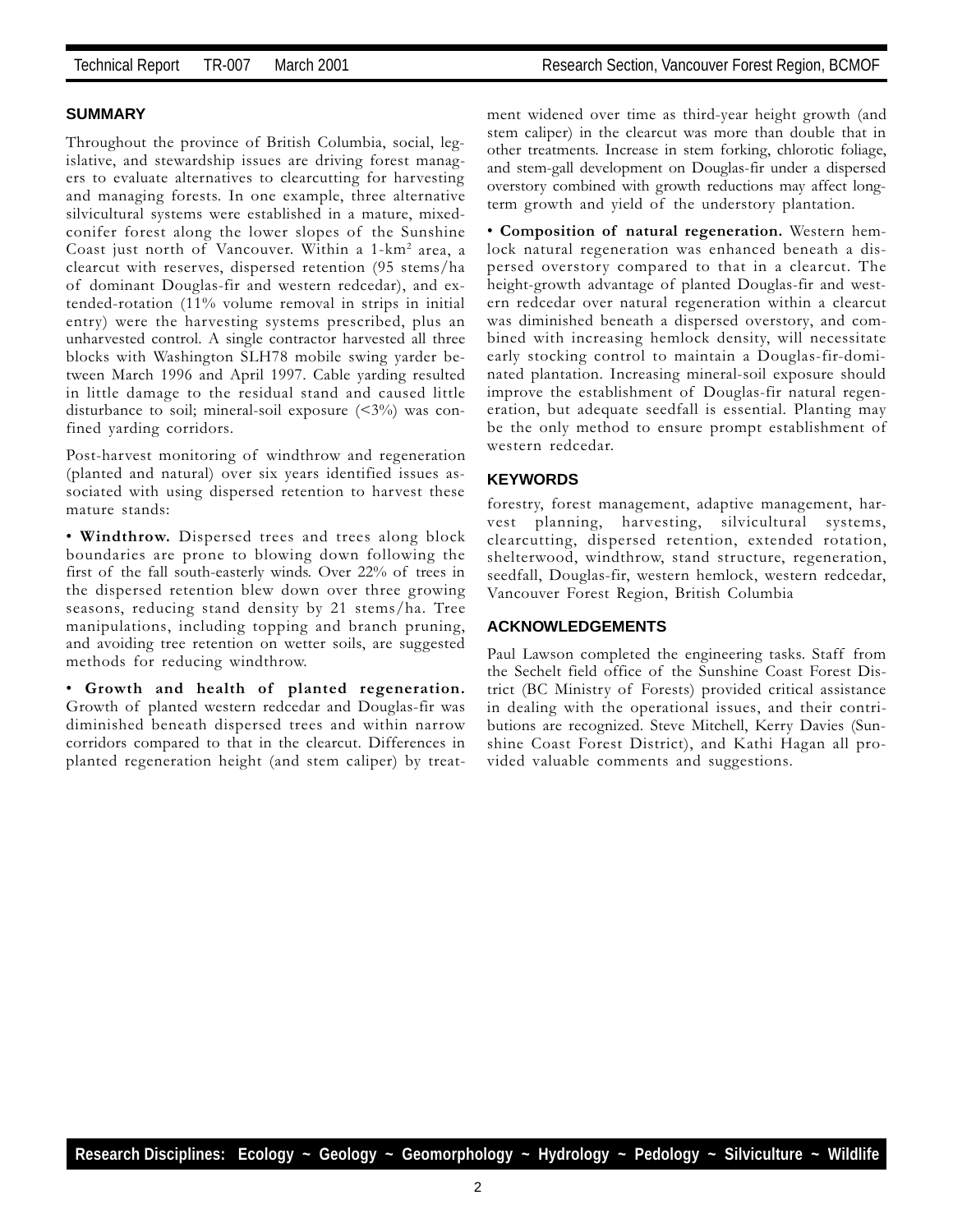### **INTRODUCTION**

Historically, in the Vancouver Forest Region on the Coast of British Columbia (BC), clearcutting has been the dominant forest-harvesting system. Among forest managers in BC, interest in alternatives to clearcutting is gaining momentum. This is both a response to society's higher expectations of resource stewardship, and an attempt to provide a greater array of forest-related values. The Forest Practices Code (FPC), which was introduced in 1995, requires that non-timber values and the ecological complexity of the forest be addressed in forest-management plans; therefore, shelterwood, small-patch, and groupselection harvesting systems, as well as single-tree and extended-rotation harvesting systems, are being considered as alternatives to clearcutting. Shelterwoods, smallpatch, and group-selection systems, and retention systems (single-tree and extended-rotation systems) have been considered as possible alternatives to clearcutting.

In the early 1990s, as a means of providing forest managers with more information about alternatives to clearcutting, the South Coast Silviculture Systems Research Co-operative<sup>1</sup> identified priority areas within the Vancouver Forest Region for demonstrating and studying alternative silvicultural systems. One area, near Roberts Creek on the Sunshine Coast, just north of Vancouver, and administered by the Sunshine Coast Forest District's Small Business Forest Enterprise Program, was considered a suitable study area because the leading species is Douglas-fir (Pseudotsuga menziesii), and because it presents management issues related to proximity to urban centres and visually sensitive areas. Subsequently the Forest Research Section of Vancouver Forest Region (BC Ministry of Forests) proposed the Roberts Creek Study Forest to demonstrate, evaluate, and develop silvicultural systems. Designed as a collection of adaptive management case studies, the Roberts Creek Study Forest would demonstrate a range of alternative silvicultural systems that forest managers could potentially apply to meet a variety of biological, social, and economic objectives.

In 1996 three distinct silvicultural systems were established in neighbouring blocks within the Roberts Creek Study Forest and was subsequently referred to as Phase 1 of a planned multiphase comparison of different silvicultural systems. Systems include a conventional clearcut with reserves, a dispersed-tree retention treatment that prescribes two harvest entries, and an extended-rotation system to neighbouring blocks in similar forested conditions.

Following harvesting, seedfall, regeneration (planted and natural), and overstory stand structure, including windthrow, were monitored annually for three years. This report summarizes the results of monitoring, and highlights the challenges and opportunities of using dispersedtree retention as an alternative to clearcutting.

### **STUDY AREA**

The Roberts Creek Study Forest is approximately 40 km northwest of Vancouver, BC (Figure 1) and lies within the Pacific Ranges Drier Maritime variant of the Coastal Western Hemlock Zone (CWHdm) (Green and Klinka 1994). Climate is characterized by warm, relatively dry summers and moist, mild winters with little snowfall. The four blocks encompassing Phase 1 of the Roberts Creek Study Forest ranged from 350 to 500 m above sea level; they have a gentle slope gradient (average 15%) and southerly aspect. The predominant soils were classified as humoferric Podzols with a thin humimor organic layer (5 cm depth) with loamy sand or sandy loam texture (Inselberg 1993). The dominant soils tended to be nutrient poor to medium, and submesic to mesic in moisture, with an average rooting depth of 80 cm before reaching compacted basal till. Wetter (moist to wet) and richer (rich) nutrient conditions were confined to sites associated with ephemeral streams.

Fire appears to have initiated the current forest; evidence of past wildfires includes charcoal on standing and fallen snags throughout the study area. Douglas-fir dominates the overstory (Blackwell 1992) although western redcedar (Thuja plicata) and western hemlock (Tsuga heterophylla) are also found among the tallest trees. Shade-tolerant western hemlock and western redcedar represent the understory diameter classes. Sparse understory vegeta-



Figure 1. Location of the Roberts Creek Study Forest.

<sup>1</sup> The Co-operative, composed of representatives from academia, government, and other interested organizations, was established in 1990 to assess potential for co-operation in silvicultural systems research, to identify priority biogeoclimatic subzones and potential research sites, and to highlight potential research topics and methodology. The Co-operative is no longer active**.**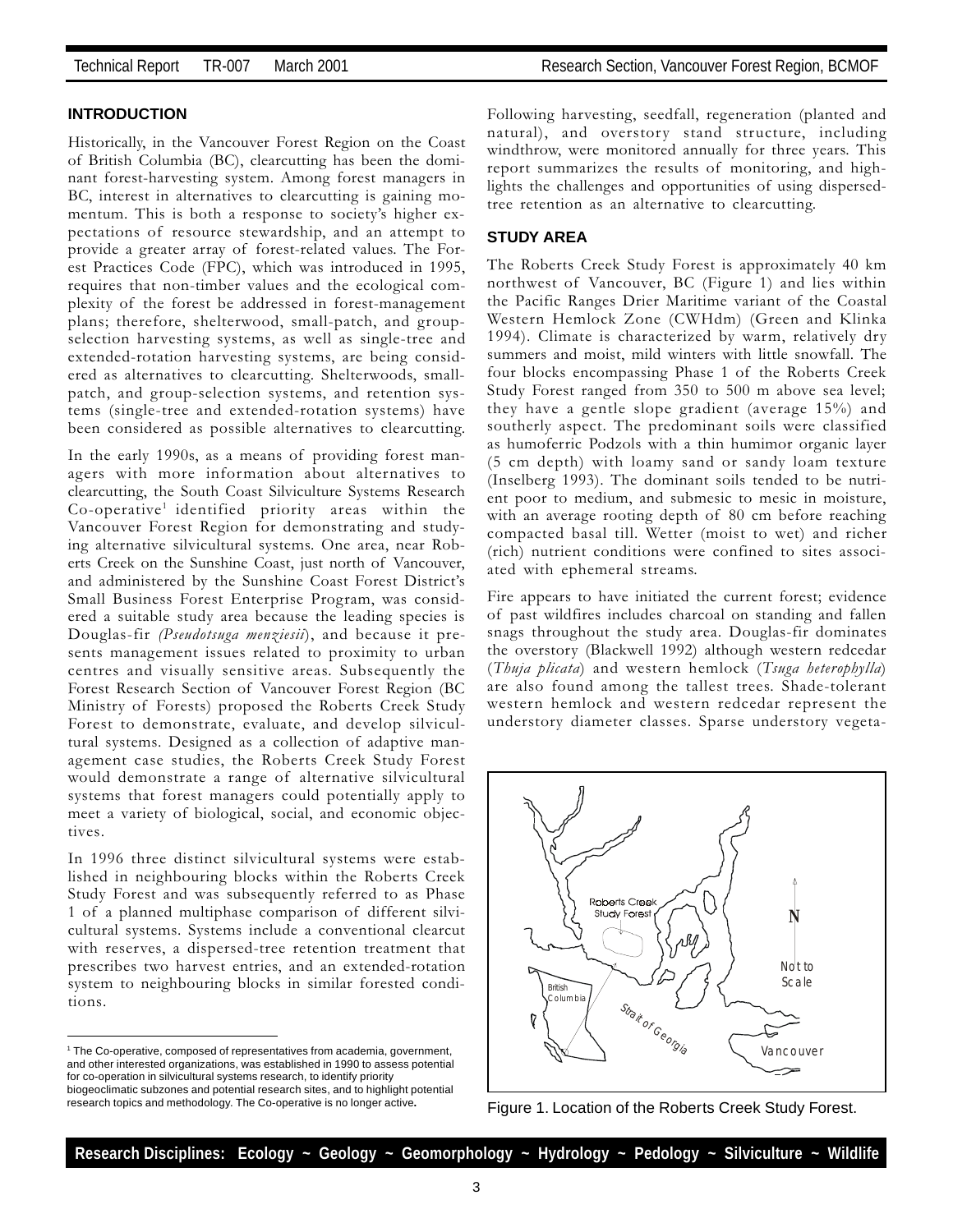tion was dominated by salal (Gaultheria shallon), with a secondary component of western redcedar and western hemlock. The very open herb/dwarf shrub layer was dominated by sword fern (Polystichum munitum) and bracken fern (Pteridium aquilinum) while the moderately sparse moss/lichen mat was dominated by<br>Hylocomium splendens and Kindbergia oregana Hylocomium splendens and Kindbergia oregana (Inselberg 1991). Site index for Douglas-fir (at 50 years breast height) was estimated at 32 m (BC Ministry of Forests and Forest Renewal BC 1997).

Initial harvesting, during the 1870s, was confined to the fallen and standing western redcedar for shinglebolts (Hodgins 1933). A shinglebolt camp (McNair's) operated at Roberts Creek in the 1920s (Dawe 1990). Mules, flumes, and, later, crawler-tractors were utilized for cedar extraction. Subsequent harvesting used a network of roads, most which are still evident. Evidence of some recently cut western redcedar trees indicates a more recent harvest took place, possibly in the last 20 years.

### **STAND-MANAGEMENT OBJECTIVES**

Stand-management objectives listed in the Pre-Harvest Silviculture Prescription for each harvested block included:

1) retaining dispersed overstory Douglas-fir and western redcedar throughout the next rotation for aesthetics, wildlife values, and other resource values,

2) regenerating an even-aged stand of Douglas-fir and western redcedar for sawlog production, and

3) maintaining water quality by preserving integrity of streams and other water courses associated with the block.

### **DESCRIPTIONS OF THE SILVICULTURE PRESCRIPTIONS, PRE-HARVEST STAND STRUCTURE, AND HARVESTING**

The three silvicultural systems (treatments) were selected to provide a range of overstory conditions after the first harvest entry and permit evaluation of the effects of harvesting intensity on various ecosystem components. The silvicultural systems included: dispersed retention with reserves, extended-rotation, and clearcut with reserves. All treatments prescribed even-aged management of Douglas-fir and western redcedar for sawlog production over a 90-to-120-year rotation. Based on prevailing site characteristics (Inselberg 1993), Douglas-fir was the recommended primary species, with western redcedar and western hemlock, which were expected to regenerate naturally in all treatments, as secondary species (Green and Klinka 1994). This is similar to the species composition in current stands.

The clearcut with reserves prescription specified the removal of all trees in a single harvesting entry, and the retention of Douglas-fir and western redcedar veterans plus additional large trees for veteran recruitment to reach one tree per ha. The dispersed retention system with reserves prescription specified two entries; the first harvest entry (initial seed cut) would result in retention of between 75 to 95 stems/ha composed of dominant and healthy Douglas-fir and redcedar. Spring planting of the preferred species (Douglas-fir and western redcedar) would follow the first harvest entry. The second entry, occurring between five and ten years after the first entry, would reduce overstory density to 20 to 30 stems/ha, thus releasing understory regeneration by increasing below-canopy light levels. Remaining trees would be retained through to the next rotation, thereby adding diversity to stand structure by allowing snag formation and contributing large-diameter coarse woody debris throughout the rotation. The extended-rotation system effectively extends stand rotation approximately 55 years. Three commercial-thinning entries would be followed by a two-pass dispersed retention (Table 1). The retention of an overstory following each thinning would preserve structural attributes considered important to wildlife and forest functioning, including development of snags and large-diameter trees which add to coarse woody debris. An unharvested control treatment was permanently set aside from harvesting.

The four contrasting harvesting treatments were randomly assigned to treatment units ranging from 10 to 12 ha lying within a 1-km<sup>2</sup> area (Figure 2). Pre-harvest stand structure was similar in the four proposed treatment units. Douglas-fir represented the majority of pre-harvest stand volume and density in all treatments (Table 2). The more shade-tolerant western hemlock and redcedar represented the lower crown and smaller diameter classes, with hemlock volume exceeding redcedar in all treatments. Little evidence of root rot or other diseases was observed during treatment layout.

In the dispersed retention treatment, dominant Douglasfir and western redcedar were selected and marked for retention prior to yarding corridors being located. Western hemlock were not marked for retention, thereby reducing the potential of excessive hemlock regeneration after harvest.

Although site conditions were suitable for ground-based harvesting, cable yarding was specified. A local contractor was awarded harvesting rights through a bidding process. Trees were felled manually and then yarded by a Washington SLH78 mobile swing yarder equipped with a Berger, mechanical, slack-pulling carriage. Lines were configured as a running skyline system. Harvesting began in early March 1996, and was completed by April the following year. Harvesting activities and productivity comparisons ceased between April 4<sup>th</sup> and July 17<sup>th</sup>, 1996. The Forest Engineering Research Institute of Canada conducted detailed timing of harvesting activities and productivity comparisons on all blocks, and published the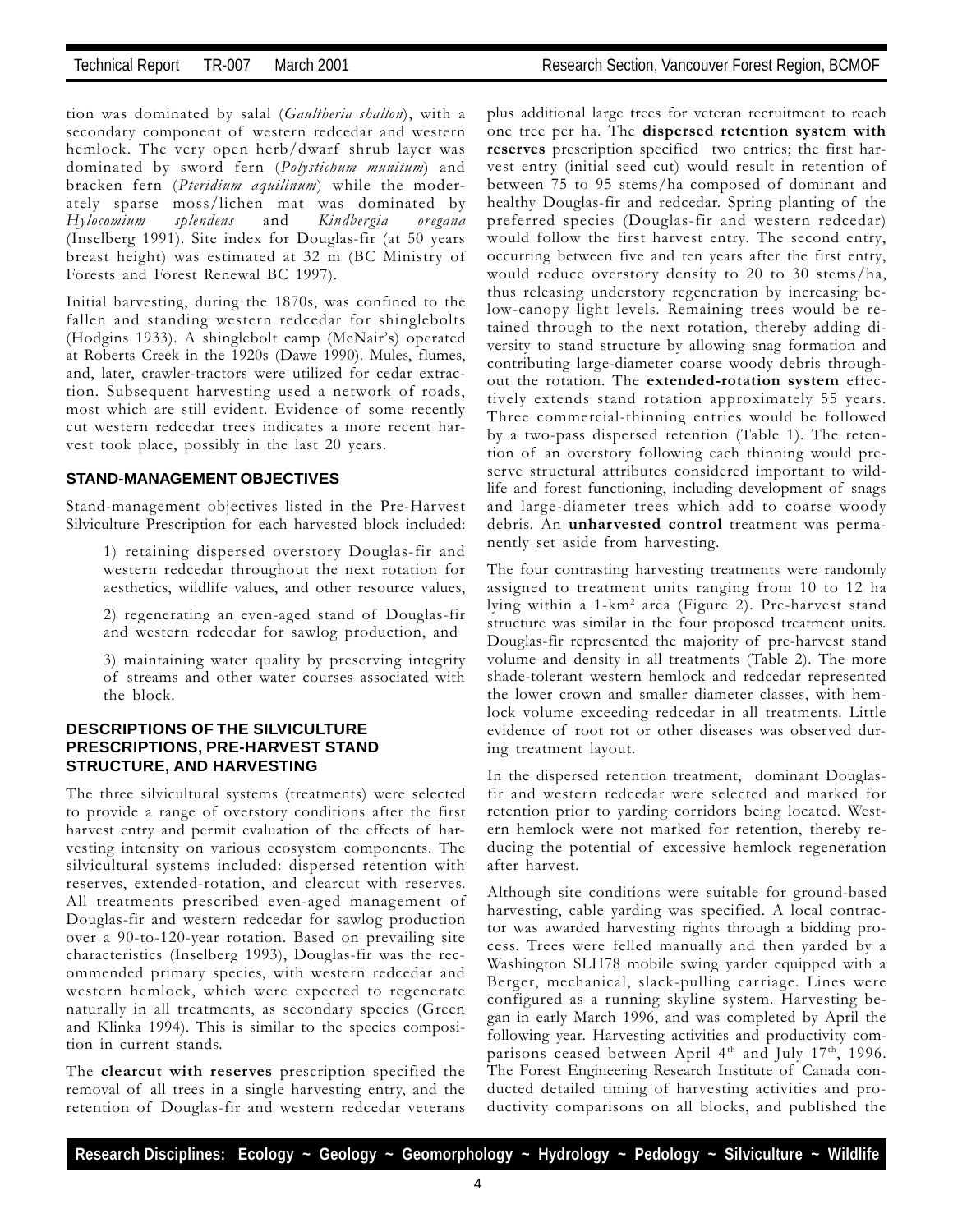results (Bowden-Dunham 1998).

The harvested blocks were planted with Douglas-fir and western redcedar (1+0 PSB 415B stocktype) in the spring following harvest (1997).

### **MEASUREMENTS**

Subjective assessment of cone crops on dominant Douglas-fir with binoculars began prior to harvest and was repeated annually in the dispersed retention and unharvested control. Cone crop on each tree (minimum of 30 trees/treatment) was recorded using one of five classes:

Table 1. Harvesting schedule in the extended-rotation system.

|            | Years after |                                                                                        |           |
|------------|-------------|----------------------------------------------------------------------------------------|-----------|
| Harvesting | first pass  | Description of                                                                         | Volume    |
| entry      | (no.)       | harvest                                                                                | removal   |
|            |             |                                                                                        | $(\%)$    |
| 1          |             | Harvest within<br>narrow corridors.                                                    | $8 - 12$  |
| 2          | 15          | Remove hemlock,<br>retain cedar<br>understory, and<br>harvest all<br>diameter classes. | $15 - 25$ |
| 3          | 30          | Remove hemlock,<br>retain cedar<br>understory, and<br>harvest all<br>diameter classes. | $15 - 25$ |
| 4          | 55          | Retain largest<br>Douglas-fir and<br>cedar (80-90<br>stems/ha).                        | 50        |
| 5          | 65          | Reduce overstory<br>to 15-20 stems/ha.                                                 | 75-80     |

None, Few, Several, Many, and Loaded. Annual Douglas-fir cone crop was then classified according to the seven-class rating system in Eremko et al. (1989) which integrates number of cones/tree and number of trees with cones. Thirty randomly located, circular, seed traps (0.25 m2 collection area) were used to collect seedfall in the unharvested control and dispersed retention treatments. Material in each seed trap was removed each spring, and seeds were separated and counted by species. A complete tally of windthrow was completed each spring within and along treatment boundaries, except along the western boundary of the clearcut when a single assessment was done during Year 3. Windthrow measurements included species, position within treatment unit, diameter at breast height (dbh) and direction of blowdown. Planted regeneration (Douglas-fir and redcedar) were assessed (condition, height, and stem caliper) in the fall of each year. Natural regeneration was assessed similarly to planted regeneration but included density in Years 1 and 3 using thirty 1-m<sup>2</sup> circular plots in each treatment. Veg-



Figure 2. Allocation of treatments to blocks.

| Table 2. Pre-harvest total stand volume and density, by treatment and as a percentage by species. |  |  |
|---------------------------------------------------------------------------------------------------|--|--|
|                                                                                                   |  |  |

|                     | Volume              |                       |                 |                   | Density                 |                     |                 |                   |
|---------------------|---------------------|-----------------------|-----------------|-------------------|-------------------------|---------------------|-----------------|-------------------|
| Treatment           | Total<br>$(m^3/ha)$ | Douglas-fir<br>$(\%)$ | Cedar<br>$(\%)$ | Hemlock<br>$(\%)$ | Total<br>(no. stems/ha) | Douglas-fir<br>(% ) | Cedar<br>$(\%)$ | Hemlock<br>$(\%)$ |
| Contol              | 721                 | 67.7                  | 10.6            | 20.3              | 896                     | 54.5                | 17.0            | 27.1              |
| Extended rotation   | 906                 | 76.7                  | 4.5             | 15.8              | 880                     | 51.3                | 19.0            | 29.7              |
| Clearcut            | 826                 | 81.1                  | 6.9             | 10.4              | 1238                    | 45.7                | 33.8            | 20.5              |
| Dispersed retention | 852                 | 72.7                  | 6.6             | 18.0              | 755                     | 53.7                | 13.5            | 32.4              |

**Research Disciplines: Ecology ~ Geology ~ Geomorphology ~ Hydrology ~ Pedology ~ Silviculture ~ Wildlife**

5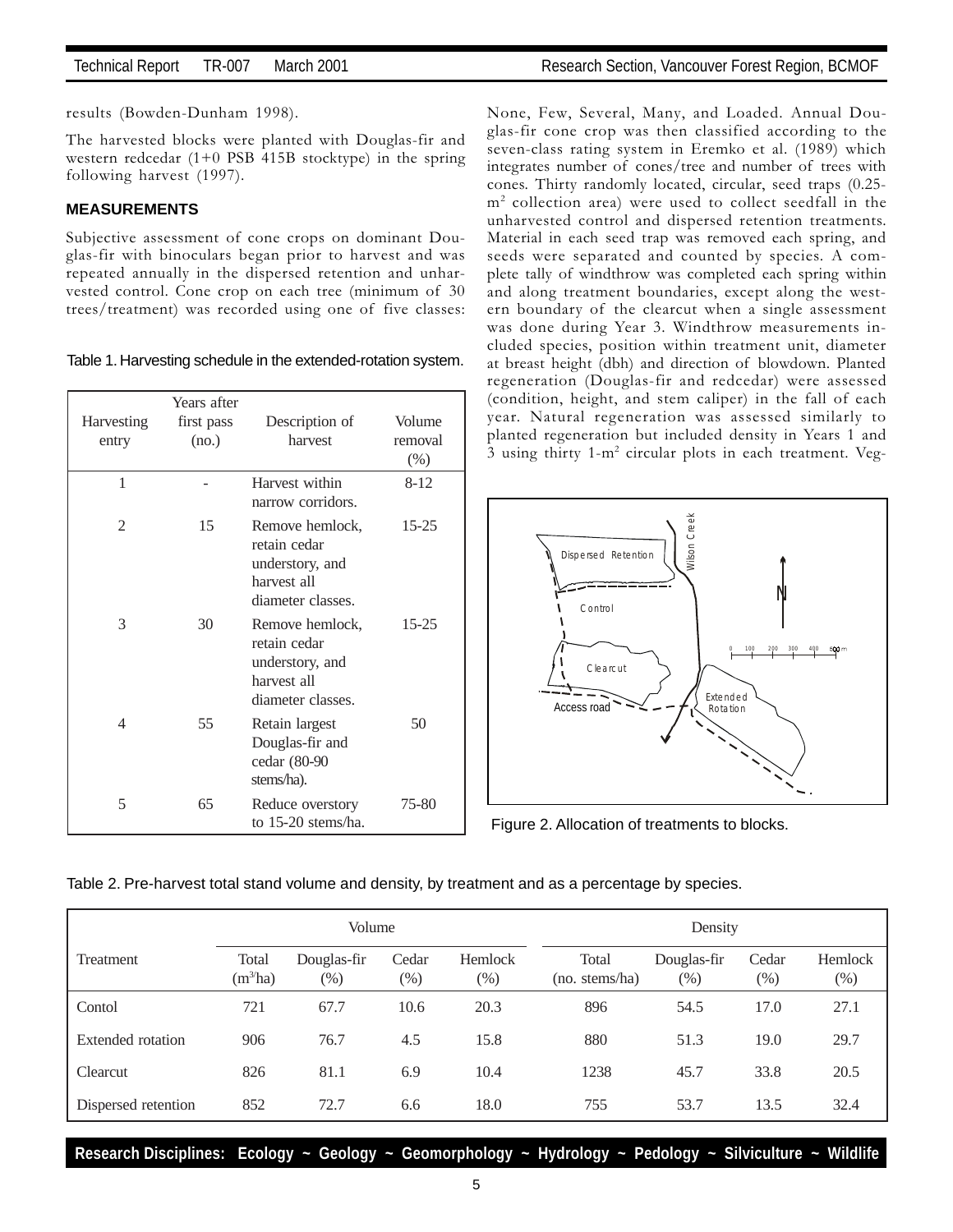etation cover was visually estimated during the third summer after harvest. Vegetation cover was estimated using 5-m2 circular plots (1.26-m radius) placed randomly throughout each treatment after third year. The extent of each identified species was estimated for each of four quadrants of the circular sampling area. The number of plots varied by treatment: control, 30 plots; dispersed retention, 52; extended rotation, 70 plots; and clearcut, 63 plots.

### **Post-Harvest Stand Structure and Site Disturbance**

A block-wide, post-harvest assessment in the dispersed retention treatment revealed 95 stems/ha remaining. This was lower than the 117 stems/ha found within two 0.5-ha growth and yield plots located in this block. Basal area (12%) and volume removal (11%) were within the range of volume removal prescribed for the extended-rotation treatment.

Cable yarding caused little soil disturbance, with <6% of forest floor having undergone mixing, and mineral soil exposed on <2% of the site. This was typically confined to yarding corridors. Recently deposited slash from delimbing and topping, and decayed wood, were the other common surface substrates.

### **Windthrow**

Windthrow of living trees occurred in all harvested treatments (Figure 3), beginning in the first fall after harvesting. Listed from most to least windthrow (total stems and volume), treatments ranked as follows: clearcut, dispersed retention, extended rotation, and control. In the clearcut, the majority of windthrow was along the western boundary which occupied wetter soils (moist to very moist and rich (5-6/D)). Windthrow was found and measured up to 100 m into the western boundary. Windthrow was less frequent along the clearcut's northern boundary, while four of twelve dispersed reserve trees within the block blew down. Windthrow in the dispersed retention began during harvesting and during each subsequent year after harvest, peaking in the second year, and reducing stand density by 21 stems/ha. Douglas-fir exceeding 80 cm dbh were more resistant to windthrow than smaller trees. Windthrow within the extended rotation occurred mainly amongst small redcedar poles (<17.5 cm dbh) along corridor edges. In the unharvested control, two trees blew down, plus a western white pine that created a snag 20 m in height. Windthrown Douglas-fir in all treatments demonstrated root failure with overturned trees falling in a westerly-to-northerly direction. Redcedar showed greater frequency of stem breakage (20%) and stem leaning (15%).

### **Douglas-Fir Cone Crop and Conifer Seedfall**

Douglas-fir cone crops prior to and two years after harvesting were rated light (1996 and 1997) and completely absent (1998). Douglas-fir cone crops were similar in the control and dispersed retention until Year 3 when the dispersed retention cone crop (light) exceeded that in

| Treatment              | Total stems<br>(no.) | Volume<br>(m <sup>3</sup> ) | Windthrow<br>(no. stems/ha) |
|------------------------|----------------------|-----------------------------|-----------------------------|
| Clearcut               | 328                  | 814.8                       | 32.5                        |
| Dispersed<br>retention | 251                  | 721.5                       | 20.7                        |
| Extended<br>rotation   | 10                   | 12.2                        | 0.9                         |
| Control                | $<$ 1                | ${<}1$                      | $<$ 1                       |



Figure 3. Windthrow (total and stems/ha), three growing seasons after harvest, by treatment and species.

the control (very light). Western hemlock seedfall exceeded other species in the unharvested control during all measurement years (Table 3). Within the dispersed retention, hemlock seed originating from outside the block exceeded redcedar seedfall in the first two years after harvest. In 1999, redcedar seedfall exceeded over one million in the dispersed retention treatment despite fewer than 6 stems/ha remaining.

### **Minor Vegetation**

Twenty-seven plant species were identified in the understory during pre-harvest ecosystem mapping (Inselberg 1993). Salal dominated the drier, more-nutrient-poor conditions while fern species-including sword (Polystichum  $munitum)$  and spiny wood (Dryopteris expansa)-occupied the wetter, more-nutrient-rich conditions.

Third-year assessment of vegetation cover suggests overstory retention delays understory vegetation development (Figure 4). In the clearcut, total cover of the three mostfrequently-sampled species-salal, fireweed (Epilobium angustifolium) and bracken fern (Pteridium *aquilinum*)—was more than three times that in the dis-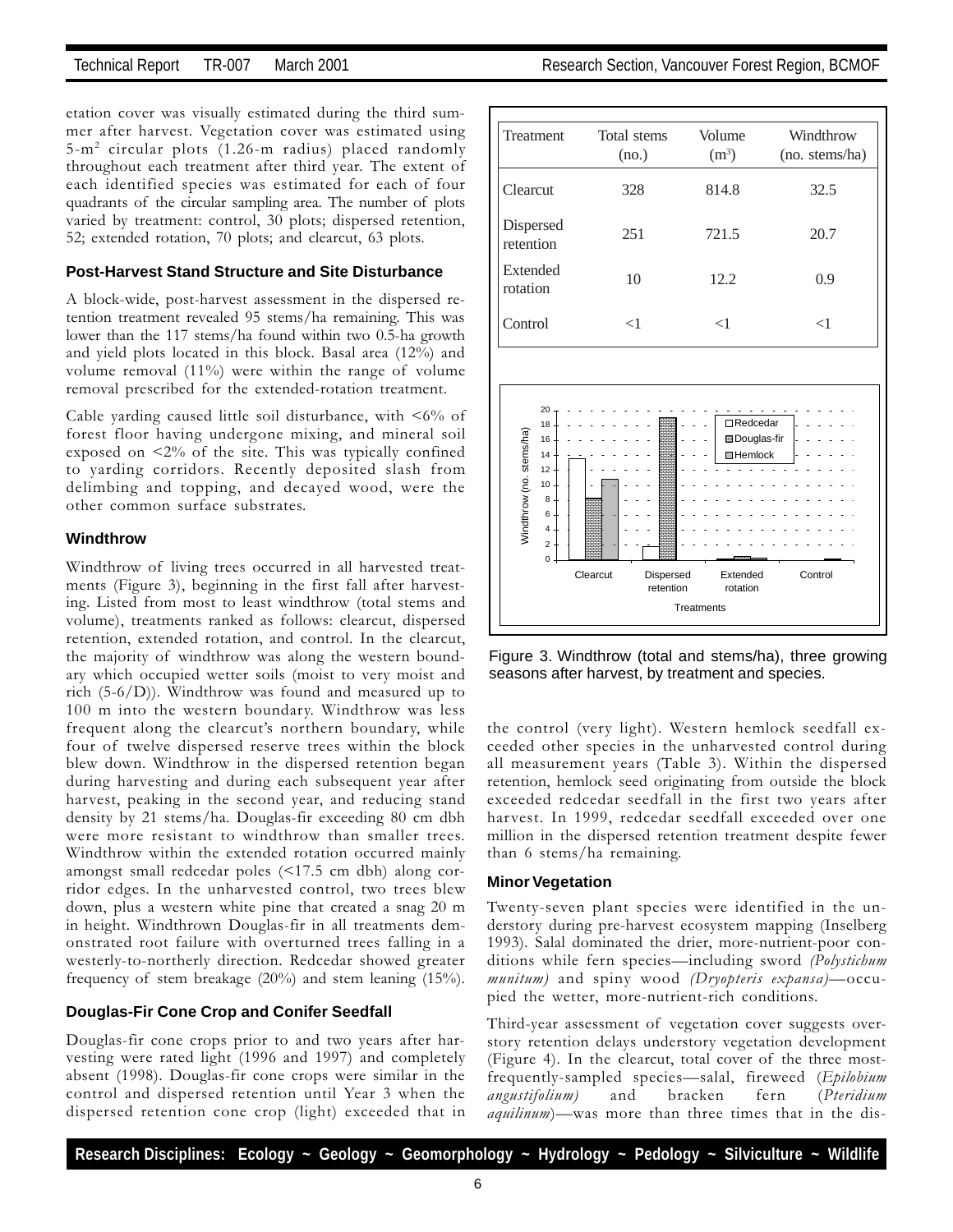| Species and        |                | Dispersed      |
|--------------------|----------------|----------------|
| year after harvest | Control        | retention      |
|                    | (no. seeds/ha) | (no. seeds/ha) |
| Douglas-fir        |                |                |
| Preharvest         | 709 000        | 1 032 000      |
| Harvest year       | 717 000        |                |
| 1                  | 168 000        | 9 0 0 0        |
| $\overline{2}$     | $\Omega$       | $\Omega$       |
| 3                  | 90 000         | 80 000         |
| Western redcedar   |                |                |
| Pre-harvest        | 60 000         | 21 000         |
| Harvest year       | 460 000        |                |
| 1                  | 59 000         | 429            |
| $\overline{2}$     | 5 700          | 143            |
| 3                  | 80 000         | 1 220 000      |
| Western hemlock    |                |                |
| Pre-harvest        | 2 163 000      | 1 108 000      |
| Harvest year       | 13 968 000     |                |
| 1                  | 1 184 000      | 17 000         |
| $\overline{c}$     | 31 000         | 571            |
| 3                  | 1 380 000      | 40 000         |
|                    |                |                |

Table 3. Seedfall, by species, in unharvested control and dispersed retention.

Figure 4. Third-year cover of salal, fireweed, and bracken fern in control, dispersed retention, and clearcut.



persed retention. Fireweed height in the clearcut (150 cm) exceeded that in the dispersed retention (60 cm).

### **Natural Regeneration**

Understory regeneration in the unharvested control, considered typical of pre-harvest conditions in the other treatments, was entirely composed of western hemlock germinants (3400 seedlings/ha) (Table 4). Western hemlock dominated the post-harvest natural regeneration in all treatments. It was densest in the dispersed retention and was almost entirely post-harvest in origin, with few germinants surviving harvest. Douglas-fir was the second-most-abundant species while western redcedar regenerated poorly, and was completely absent in the dispersed retention and extended-rotation treatments. Although the mortality rates of first-year western hemlock germinants were similar in the dispersed retention and clearcut treatments (42 and 38.5% respectively), hemlock ingress in the dispersed retention (4700 seedlings/ha) was higher than in the clearcut (300 seedlings/ha). The narrow corridors within the extended rotation treatment initially enhanced hemlock and, to a lesser degree, Douglas-fir regeneration but the decline in density of both species over time indicated conditions were not suitable for longer-term germinant survival. The density of Douglas-fir natural regeneration did not meet target stocking (900 seedlings/ha) in either the clearcut (640 seedlings/ ha) or the dispersed retention (420 seedlings/ha). Natural regeneration was slightly taller in the clearcut than in the dispersed retention.

### **Planted Regeneration**

Survival of planted Douglas-fir has stabilized since Year 2 and remains above 90% in both clearcut and dispersed retention after three years (Figure 5). Douglas-fir survival continues to decline in the narrow corridors of the extended rotation but the few Douglas-fir remaining alive beneath the closed overstory of the extended rotation (15% survival) are in poor condition and are not expected to survive. Redcedar mortality occurred during each growing season, but has survived beneath the closed canopy of the extended rotation.

Planted Douglas-fir and western redcedar height growth (and stem caliper) first differed between treatments in Year 2 (Figure 6). By Year 3, planted regeneration height growth (and stem caliper) in the clearcut was more than double that in other treatments. Growth of both species in the dispersed retention treatments was slightly greater than within the extended-rotation corridors while the slowest seedling growth was beneath the intact overstory of the extended rotation. Lammas growth (a second burst of the terminal bud within a growing season) on planted Douglas-fir occurred almost solely in the clearcut (18% of planted seedlings), contributing to greater height growth compared to the other treatments. The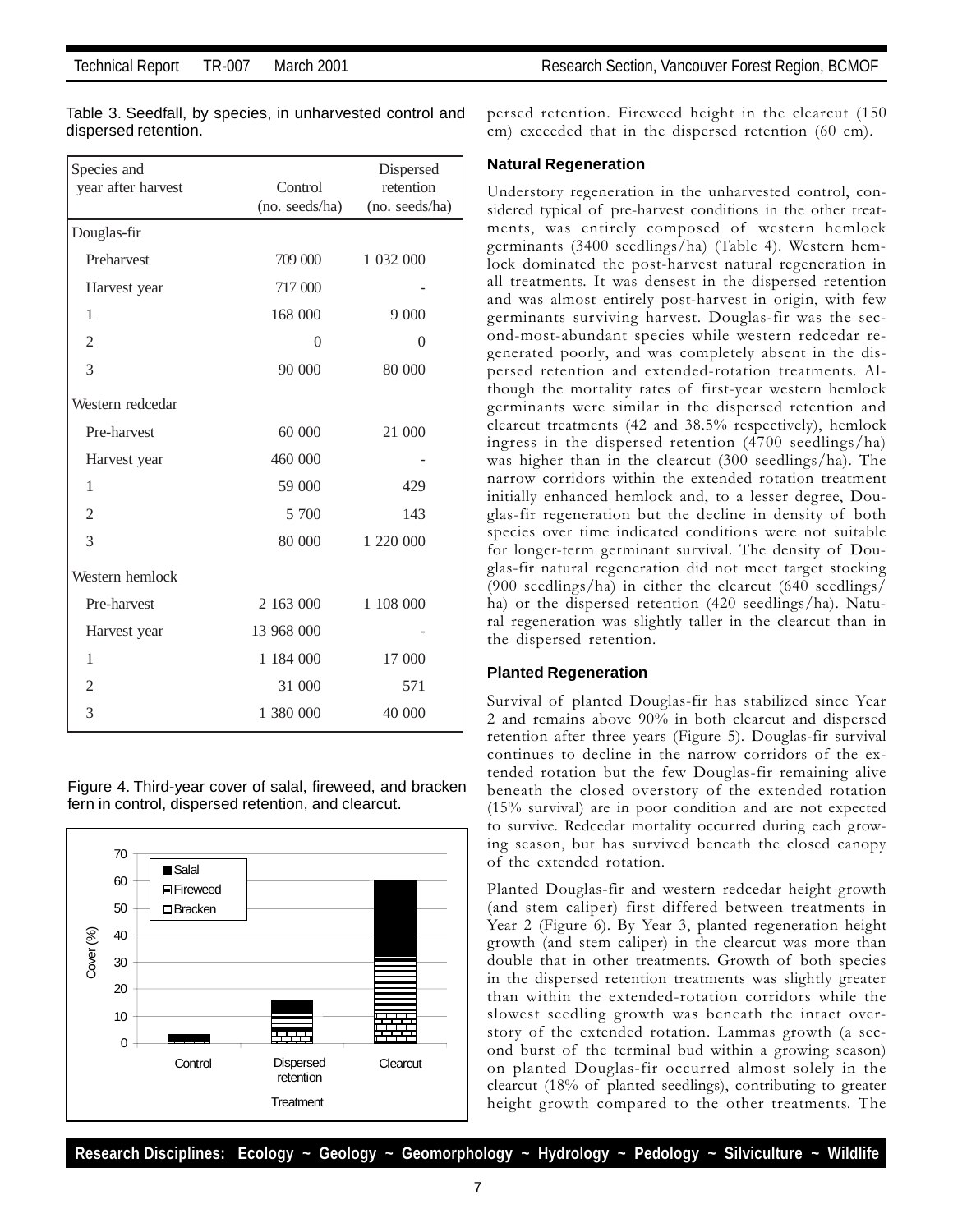Table 4. Density of post-harvest natural regeneration, by treatment and species: Year 1 (1997), ingress (from Year 1 to 3), and Year 3 after harvesting.

| Treatment           | Western hemlock    |          |         | Douglas-fir        |          |                          |         | Total              |  |
|---------------------|--------------------|----------|---------|--------------------|----------|--------------------------|---------|--------------------|--|
|                     | Year 1             | Ingress  | Year 3  | Year 1             | Ingress  | Year 3                   | Year 1  | Year 3             |  |
|                     | (no. seedlings/ha) |          |         | (no. seedlings/ha) |          |                          |         | (no. seedlings/ha) |  |
| Clearcut            | 4500               | 300      | 3 0 0 0 | 3 4 0 0            | 300      | 2 700                    | 7 900   | 5 700              |  |
| Dispersed retention | 12 000             | 4 700    | 12 000  | 4 0 0 0            | 1 000    | 3 700                    | 16 000  | 15 700             |  |
| Extended rotation   |                    |          |         |                    |          |                          |         |                    |  |
| Within corridor     | 10 000             | 1 400    | 2 9 0 0 | 1 400              | $\Omega$ | $\Omega$                 | 11 400  | 2 9 0 0            |  |
| Beneath overstory   | 1 900              | $\theta$ | 300     | 1 100              | 0        | 300                      | 3 0 0 0 | 600                |  |
| Control             | 3 400              | $\sim$   |         | $\Omega$           |          | $\overline{\phantom{a}}$ | 3 400   | -                  |  |

Figure 5. Three-year survival of planted seedlings, by species and treatment.



Figure 6. Height increment of planted regeneration during the three years after planting, by species and treatment. Figures within the bars are the respective height growths (in cm) for that year.

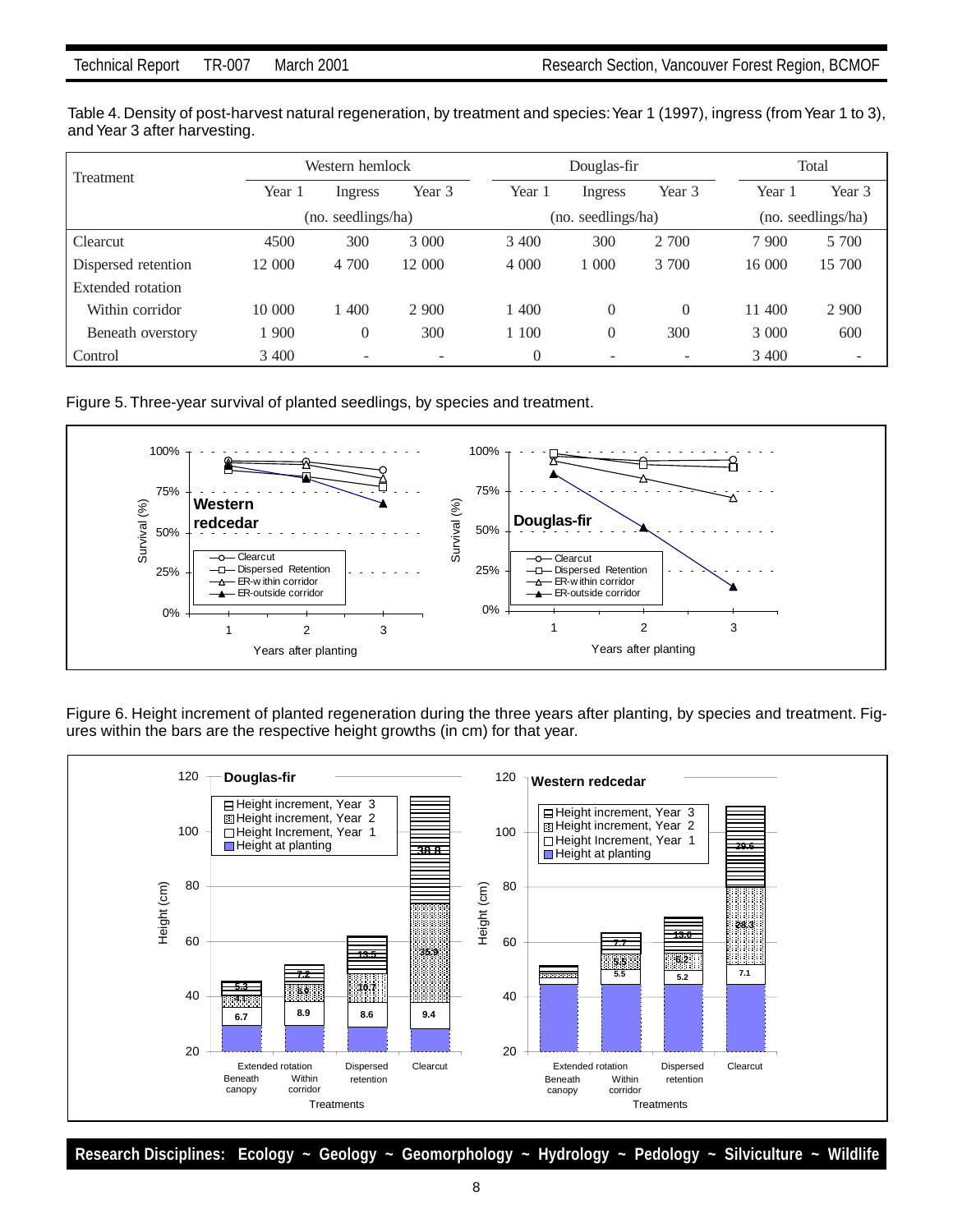height advantage of planted seedlings over initial natural regeneration in the clearcut was diminished in the dispersed retention (Figure 7) and was a consequence of slower growth of planted stock. The highest percentage of seedlings overtopped by vegetation was in the clearcut (Douglas-fir 13%, western redcedar 19%) reflecting greater fireweed cover and height. Vegetation overtopped less than 2% of planted regeneration in the dispersed retention, reflecting low levels of vegetation development. Stem forking and chlorotic foliage amongst planted regeneration was more common in the dispersed retention than in the clearcut. Stem galls on planted Douglas-fir, attributed to the fir coneworm (Dioryctrai ssp) and found primarily in the dispersed retention, has increased in frequency, affecting 13% of planted seedlings by Year 3.

### **MANAGEMENT ISSUES RELATED TO ALTERNATIVE TREATMENTS**

Within an adaptive management framework of learning by doing, three diverse approaches for harvesting and managing mature, naturally regenerated, Douglas-fir forests were established along the Sunshine Coast. A clearcut block, representing the traditional prescription in these ecosystems, was established alongside two alternatives, a dispersed stand of principally dominant Douglas-fir and a multi-entry prescription designed to extend stand rotation while developing additional structural complexity. Monitoring of planted and natural regeneration, and windthrow in three harvested blocks indicates the following short-term and potential longer-term issues.

### **Development of Planted and Natural Regeneration**

Retention of overstory trees affects the establishment and growth of planted and natural regeneration. Planted western redcedar and Douglas-fir growth was diminished



Figure 7. Third-year height of planted regeneration (Douglas-fir and western redcedar) and dominant natural regeneration (Douglas-fir and western hemlock): dispersed retention and clearcut. 2 Windthrow Field Cards, Forest Practices Branch, BCMOF (HFP 98/05).

beneath dispersed trees and within narrow corridors compared to that in the clearcut. These results are consistent with the findings of other studies which show greater seedling growth with increasing light, with seedlings on the Coast reaching most productive growth under full sunlight (Mailly and Kimmins 1997; Wang et al. 1994). The diminished height growth of planted Douglas-fir and redcedar regeneration plus an increasing density of hemlock natural regeneration beneath a dispersed overstory will not only effectively delay meeting free-growing height requirements, but will require stocking management to maintain a Douglas-fir-dominated plantation beneath overstories permanently reserved from harvest. Although the narrow corridors within the extended rotation may not be conducive to the long-term survival of any of the species in the pre-harvest stand, western hemlock has proven more successful than either Douglas-fir or western redcedar in establishing beneath the dispersed overstory. The presence of enhanced hemlock development beneath the dispersed overstory supports models that indicate Douglas-fir will be dominated by the more shadetolerant hemlock (and redcedar) beneath overstory densities as low as 5 trees/ha (Hansen et al. 1995). Similar trends were revealed in a retrospective study showing that relative abundance and density of western hemlock were higher when remnant overstories were higher; and, conversely Douglas-fir was more prominent when remnant overstory densities were lower (Traut and Muir 2000). Enhancing Douglas-fir natural regeneration by increasing mineral-soil exposure may assist the goal of maintaining the species dominance, but receiving adequate seedfall will continue to be beyond control. Planting may be essential to the early regeneration of western redcedar as the species germinants have been shown to experience high mortality over a range of seedbed and light conditions (Klinka and Feller 1993). Stem-gall development on planted Douglas-fir beneath the dispersed overstory also remains a longer-term issue as increasing gall frequency on Douglas-fir in a nearby block with similar overstory has affected over 34% of planted seedlings six years after harvest (D'Anjou 2001). Although stem-gall development has not affected seedling survival, deformation of the lower stem may affect potential yield.

### **Windthrow**

Windthrow of living trees, rare in the unharvested forest during the three years of assessment, increased following harvesting amongst both dispersed trees and along boundaries (clearcut edges) following south-easterly winds during the fall and winter. Current assessment procedures (Form FS 712-22 ), suggest local topographic exposure and soil factors reflect a moderate windthrow hazard; however, forest stand attributes, including uni-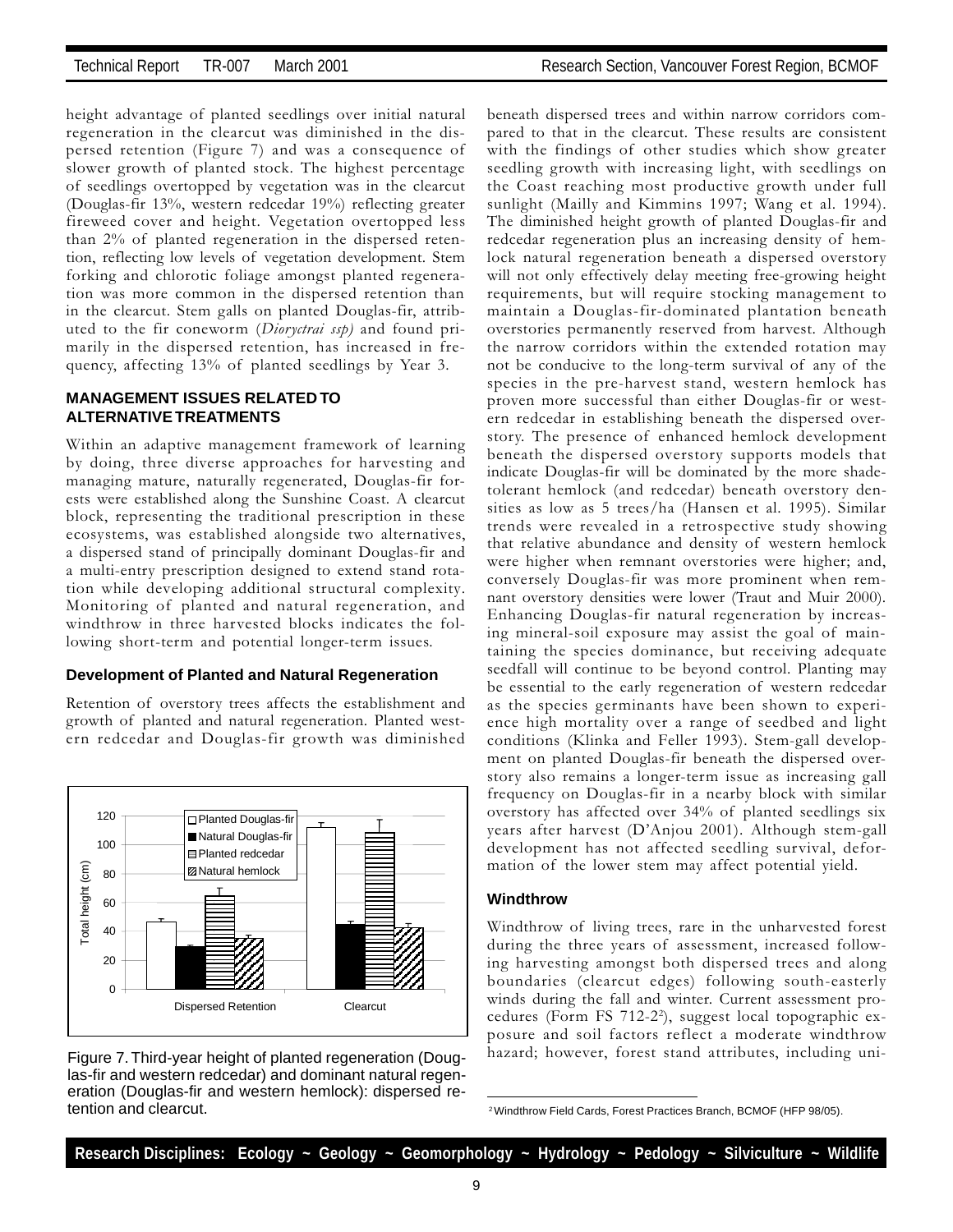form structure, tall trees (exceeding 30 m), and high height:diameter ratio (exceeding 90) point to high hazard. Windthrow within the dispersed retention treatment, expressed both in stems per ha and as a percentage of post-harvest stand density, are higher than reported in other provincial silvicultural systems studies (Huggard et al. 1999; Coates 1997), but are comparable to that in a nearby prescription where 18% of 57 dispersed stems/ha blew down (D'Anjou 2001). Trees that are retained immediately beside streams and creeks are prone to windthrow are therefore capable of introducing sediment into creeks from overturned root wads (Hudson and D'Anjou 2001). Using grouped (aggregated) retention, rather than dispersed, may be considered if the system can meet non-silvicultural objectives. In addition to simplifying the layout process, group retention may retain some mutual support between trees and perhaps reduce overall windthrow. On the more positive side, windthrow has introduced structural complexity throughout the block, by creating snags and large root wads, and by depositing large-diameter woody material; such structures are recognized as habitat for a variety of organisms.

### **CONCLUSIONS**

To address an increasing interest in using alternatives to clearcutting, in 1996 the BC Ministry of Forests commenced a study of three alternative silvicultural systems for harvesting and managing the Roberts Creek Study Forest on the south coast of British Columbia. Three years of monitoring suggests both plantation development and windthrow will change if clearcutting becomes less common and silvicultural systems that retain trees are instituted instead. Reduced growth of planted and preferred regeneration, and enhancement of western hemlock development, will affect ability to establish a Douglas-firdominated plantation. Controlling windthrow through crown manipulations (topping and pruning), using group retention rather than dispersed, avoiding tree retention, and placing block boundaries amongst wetter soil conditions are also suggested as further methods that will help avoid chronic and excessive blowdown.

Further monitoring in these and other blocks within the Roberts Creek Study Forest will:

- quantify the longer-term ability to meet reforestation objectives,
- assess effects on subsequent windthrow, plus
- assess opportunities to create structural complexity for biodiversity objectives within a range of cutting patterns.

### **REFERENCES**

- Blackwell, B. 1992. Roberts Creek Stand Map. Scale 1:20 000. Internal report. Vancouver Forest Region, BCMOF. Nanaimo, BC.
- BC Ministry of Forests and Forest Renewal BC. 1997. Site Index Estimates by Site Series for Coniferous Tree Species in British Columbia. Co-published. Victoria, BC. 265pp.
- Bowden-Dunham, M.T. 1998. A Productivity Comparison of Clearcutting and Alternative Silviculture Systems in Coastal British Columbia. Technical Report TR-122. Western Division, Forest Engineering Institute of Canada. Vancouver, BC. 15pp.
- Coates, K.D. 1997. Windthrow Damage 2 Years After Partial Cutting at the Date Creek Silvicultural Systems Study in the Interior Cedar-Hemlock Forests of Northwestern British Columbia" in Canadian Journal of Forest Research, 27:1695-1701.
- D'Anjou, B.N. 2001. Roberts Creek Study Forest-Effects of Dispersed Retention Harvesting on Stand Structure and Regeneration in a Coastal Mixed-Conifer Forest: Summary of Year 6 Results. Forest Research Technical Report TR-006. Vancouver Forest Region, BCMOF. Nanaimo, BC. 8pp.
- Dawe, H. 1990. Helen Dawe's Sechelt. Harbour Publishing. Madeira Park, BC. 152pp.
- Eremko, R.D.; D.G.W. Edwards; and D. Wallinger. 1989. A Guide to Collecting Cones of British Columbia Conifers. FRDA Report No. 55. BCMOF and Forestry Canada. Victoria, BC.
- Green, R. and K. Klinka. 1994. A Field Guide to Site Identification and Interpretation for the Vancouver Forest Region. Land Management Handbook Number 28. BCMOF. Victoria, BC. 285pp.
- Hodgins, H.J. 1933. Seechelt Forest. Survey & Preliminary Management Recommendations. Forest Survey No. R 60. 89pp.
- Hudson, R.O. and B.N. D'Anjou. 2001. Roberts Creek Study Forest-The Effects of Shelterwood Harvesting and Blowdown on Sediment Production in a Small Zero Order Creek. Forest Research Extension Note EN-004. Vancouver Forest Region, BC Ministry of Forests. Nanaimo, BC.
- Huggard, D.J.; W. Klenner; and A. Vyse. 1999. Windthrow Following Four Harvest Treatments in an Engelmann Spruce-Subalpine Fir Forest in Southern Interior British Columbia, Canada" in Canadian Journal of Forest Research, 29:1547-1556.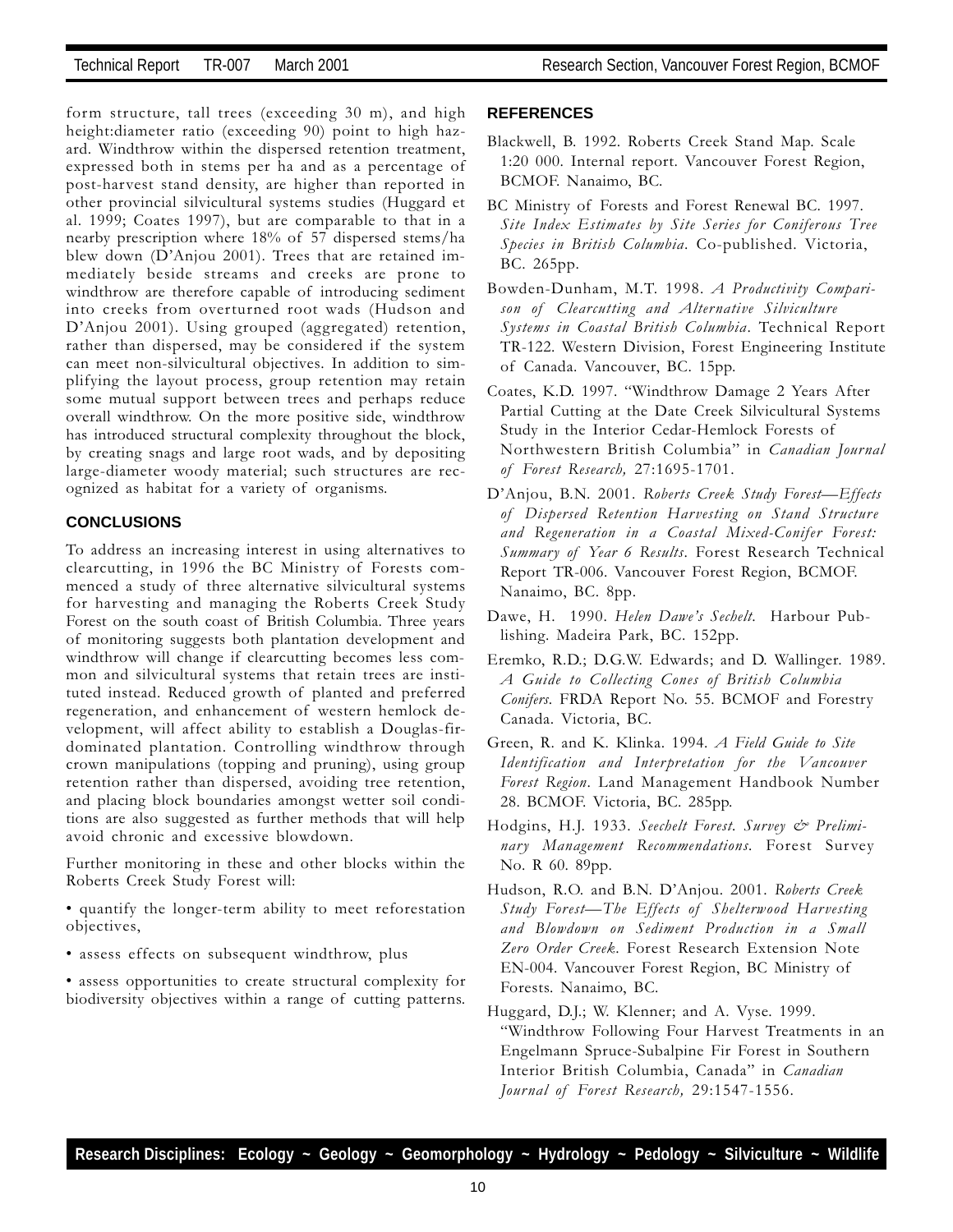Inselberg. A.E. 1991 Terrain and Ecosystems Summary of the Proposed Roberts Creek Alternative Silviculture Systems Research Forest. Internal report. Vancouver Forest Region, BCMOF. Burnaby, BC. 3pp.

. 1993. Roberts Creek Alternative Silviculture Systems Demonstration—Ecological Survey of Treatments and Control Blocks. Internal report. Vancouver Forest Region, BCMOF. Burnaby, BC. 32 p.

- Klinka, K. and M.C. Feller. 1993. Regeneration of Western Redcedar in the Very Wet Maritime Coastal Western Hemlock Subzone. Internal report. Vancouver Forest Region, BCMOF. Burnaby, BC.
- Mailly, D. and J.P. Kimmins. 1997. "Growth of Pseudotsuga menziesii and Tsuga heterophylla Seedlings Along a Light Gradient: Resource Allocation and Morphological Acclimation" in Canadian Journal of Botany, 75:1424-1435.
- Traut, B.H. and P.S. Muir. 2000. "Relationships of Remnant Trees to Vascular Undergrowth Communities in the Western Cascades: A Retrospective Approach" in Northwest Science, 74:212-223.
- Wang, G.G.; H. Qian; and K. Klinka. 1994. Growth of Thuja Plicata Seedlings Along a Light Gradient. Internal report. Vancouver Forest Region, BCMOF. Burnaby, BC.